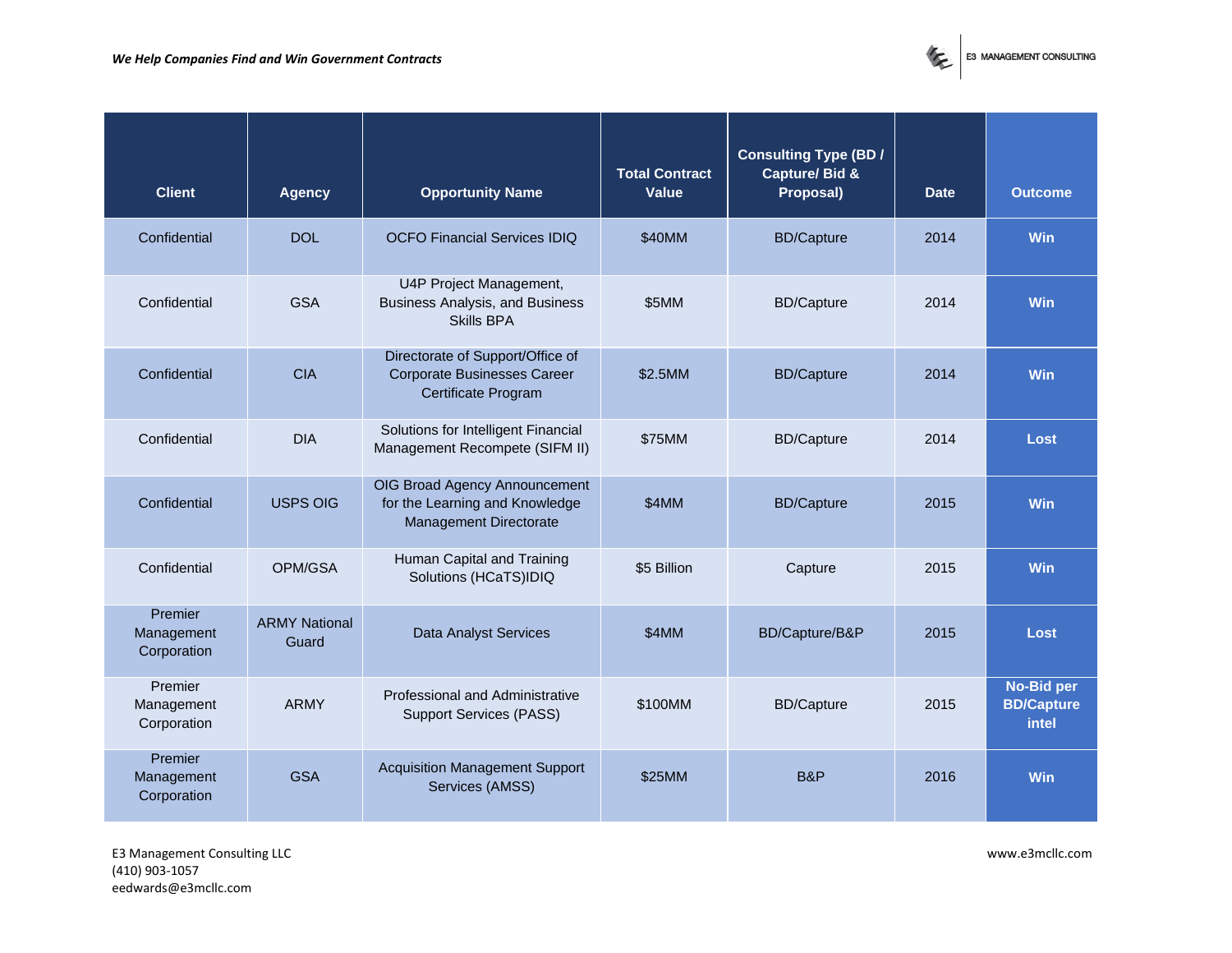

| <b>Client</b>                        | Agency      | <b>Opportunity Name</b>                                           | <b>Total Contract</b><br>Value | Consulting Type (BD/<br>Capture/ Bid &<br>Proposal) | Date | Outcome                                  |
|--------------------------------------|-------------|-------------------------------------------------------------------|--------------------------------|-----------------------------------------------------|------|------------------------------------------|
| Premier<br>Management<br>Corporation | <b>DISA</b> | <b>ENCORE III</b>                                                 | \$17MM                         | <b>BD/Capture</b>                                   | 2016 | No-Bid per<br><b>BD/Capture</b><br>intel |
| Premier<br>Management<br>Corporation | <b>NOAA</b> | Professional and Technical<br>Services (ProTech)                  | \$3 Billion                    | <b>BD/Capture</b>                                   | 2016 | No-Bid                                   |
| Confidential Joint<br>Venture        | <b>DOI</b>  | Acquisition Directorate (AQD)<br><b>Support Services</b>          | \$50MM                         | B&P                                                 | 2016 | <b>BAFO, Lost</b>                        |
| Premier<br>Management<br>Corporation | <b>NGA</b>  | <b>EMERALD</b>                                                    | \$849MM                        | <b>BD/Capture</b>                                   | 2016 | No-Bid per<br><b>BD/Capture</b><br>intel |
| Applied<br>Development               | VA          | <b>Recovery Audit Services</b>                                    | \$25MM                         | B&P                                                 | 2016 | Lost                                     |
| <b>TFC Consulting</b>                | <b>GSA</b>  | <b>OASIS Small Business On-Ramp</b>                               | $$10$ Billion +                | B&P                                                 | 2016 | Win                                      |
| <b>I&amp;I Software</b>              | <b>HHS</b>  | Metadata Repository Tool for CDC                                  | \$.5MM                         | B&P                                                 | 2017 | <b>Customer</b><br>Canceled              |
| Applied<br>Development               | <b>USAF</b> | <b>Strategic Planning and Partnering</b><br>Support               | \$4MM                          | B&P                                                 | 2017 | No-Bid                                   |
| Joint Venture                        | <b>DOT</b>  | FMCSA Strategic Planning and<br>Program Verification & Validation | \$4MM                          | B&P                                                 | 2017 | Lost                                     |
| Applied<br>Development               | <b>FS</b>   | ER and Anti-Harassment Support                                    | \$4MM                          | B&P                                                 | 2017 | Lost                                     |

E3 Management Consulting LLC www.e3mcllc.com (410) 903-1057 eedwards@e3mcllc.com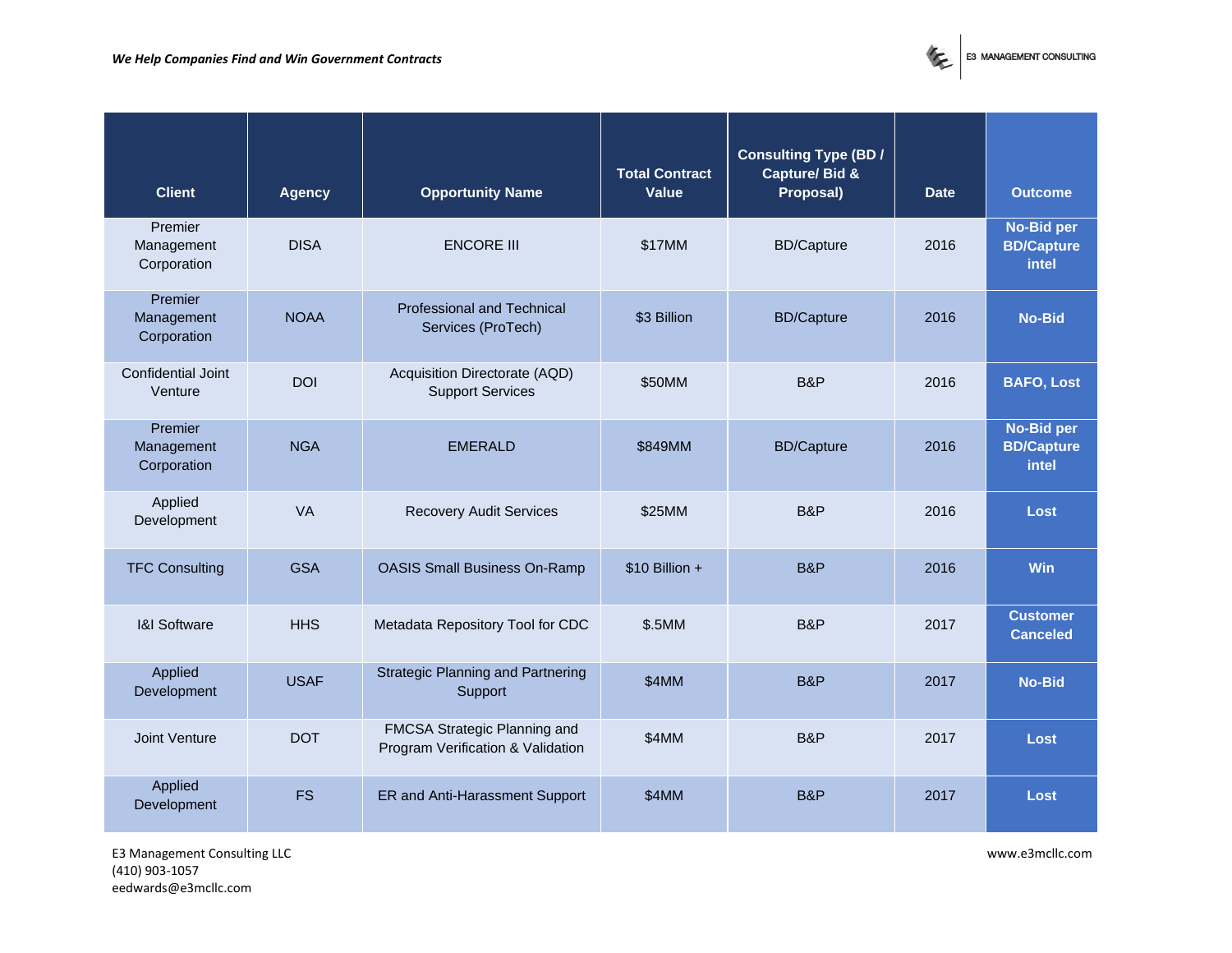

| Client                          | Agency          | <b>Opportunity Name</b>                              | <b>Total Contract</b><br>Value | Consulting Type (BD/<br>Capture/Bid &<br>Proposal) | Date | Outcome |
|---------------------------------|-----------------|------------------------------------------------------|--------------------------------|----------------------------------------------------|------|---------|
| Joint Venture                   | <b>State</b>    | <b>Global Financial Services (GFS)</b><br>Charleston | \$300MM                        | B&P                                                | 2017 | Pending |
| Omni Global<br><b>Solutions</b> | <b>ARMY</b>     | Leadership Training                                  | \$.5MM                         | B&P                                                | 2018 | Win     |
| Omni Global<br>Solutions        | <b>DLA</b>      | <b>Professional Services</b>                         | \$.25MM                        | B&P                                                | 2018 | Win     |
| <b>GrantCare</b>                | City of Houston | <b>Disaster Recovery</b>                             | \$4MM                          | B&P                                                | 2018 | Win     |
| <b>I&amp;I Software</b>         | <b>AAFES</b>    | <b>Professional Services</b>                         | \$10MM                         | B&P                                                | 2018 | Win     |
| Confidential                    | <b>NOAA</b>     | Confidential                                         | \$400MM                        | BD/Capture/B&P                                     | 2019 | Lost    |
| Confidential                    | <b>DOC</b>      | Confidential                                         | \$300MM                        | <b>BD/Capture</b>                                  | 2019 | Win     |
| Confidential                    | Confidential    | Confidential                                         | \$100MM                        | <b>BD/Capture</b>                                  | 2019 | Win     |
| Confidential                    | Confidential    | Confidential                                         | \$300MM                        | <b>BD/Capture</b>                                  | 2019 | Pending |
| Confidential                    | <b>HHS</b>      | Confidential                                         | \$3 Billion                    | BD/Capture/B&P                                     | 2019 | Win     |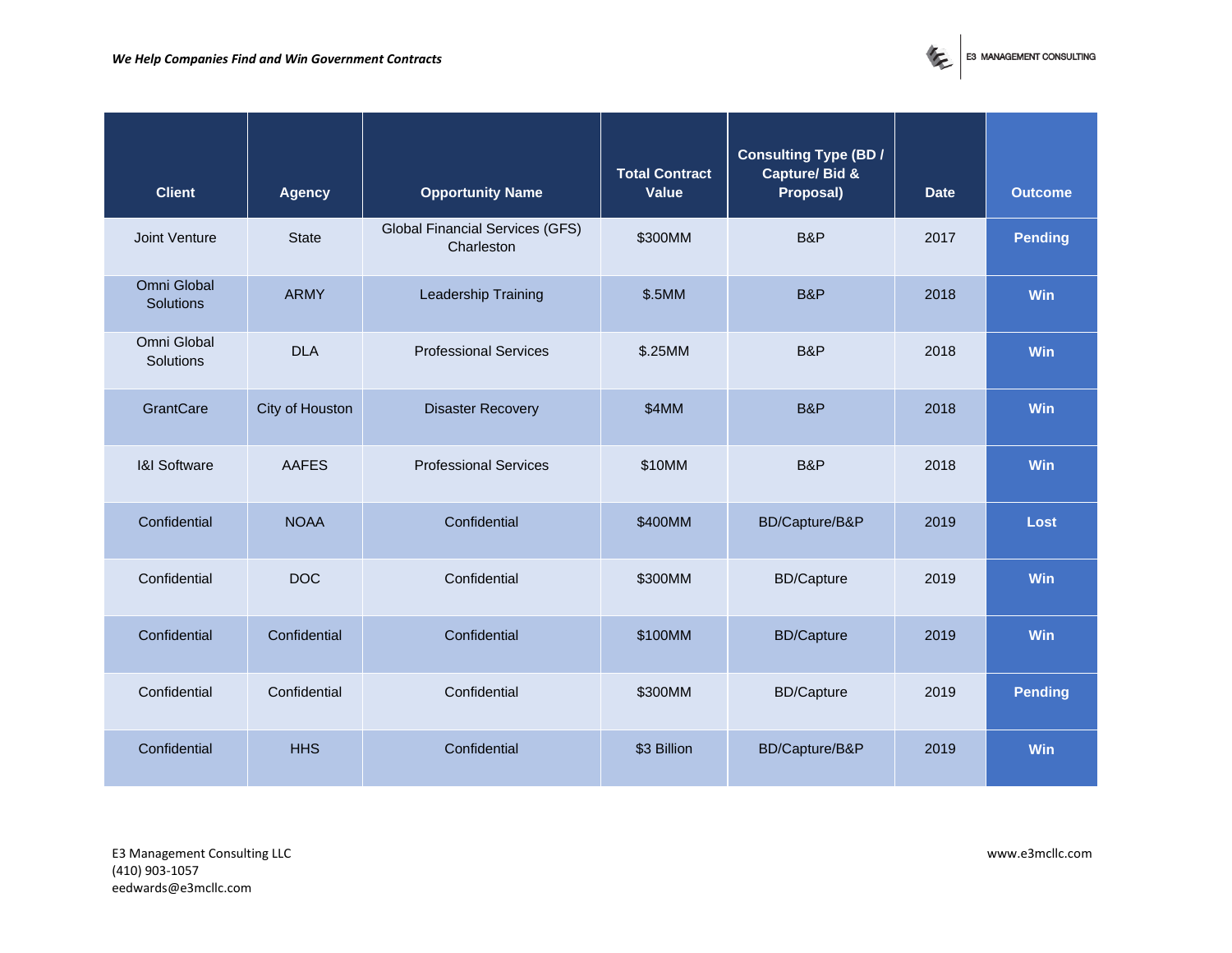

| Client                                     | Agency       | <b>Opportunity Name</b>                                          | <b>Total Contract</b><br>Value | Consulting Type (BD/<br>Capture/Bid &<br>Proposal) | Date | Outcome |
|--------------------------------------------|--------------|------------------------------------------------------------------|--------------------------------|----------------------------------------------------|------|---------|
| <b>Advanced Decision</b><br>Vectors        | <b>NIH</b>   | <b>BPSSII Task Order Response</b>                                | \$24MM                         | B&P                                                | 2019 | Win     |
| <b>Advanced Decision</b><br><b>Vectors</b> | Confidential | <b>Task Order Response</b>                                       | \$50MM                         | B&P                                                | 2019 | Win     |
| <b>HumRRO</b>                              | <b>GSA</b>   | OASIS UNR On-Ramp                                                | \$10 Billion+                  | BD/Capture/B&P                                     | 2019 | No-Bid  |
| Confidential                               | <b>FDA</b>   | Confidential                                                     | \$4MM                          | BD/Capture/B&P                                     | 2019 | Win     |
| AdaptiveX                                  | State of MA  | <b>State of Massachusetts</b><br><b>Professional Development</b> | \$1.25MM                       | B&P                                                | 2019 | Win     |
| Confidential                               | <b>HHS</b>   | Confidential                                                     | \$10MM                         | <b>BD/Capture</b>                                  | 2020 | Win     |
| Confidential                               | DoD/DISA     | Confidential                                                     | \$3 Billion                    | BD/Capture/B&P                                     | 2020 | Pending |
| Confidential                               | <b>FBI</b>   | Confidential                                                     | \$800MM                        | BD/Capture/B&P                                     | 2020 | Pending |
| Confidential                               | <b>DOL</b>   | Confidential                                                     | \$230MM                        | BD/Capture/B&P                                     | 2020 | Win     |
| Confidential                               | VA           | Confidential                                                     | \$500MM                        | BD/Capture/B&P                                     | 2020 | Lost    |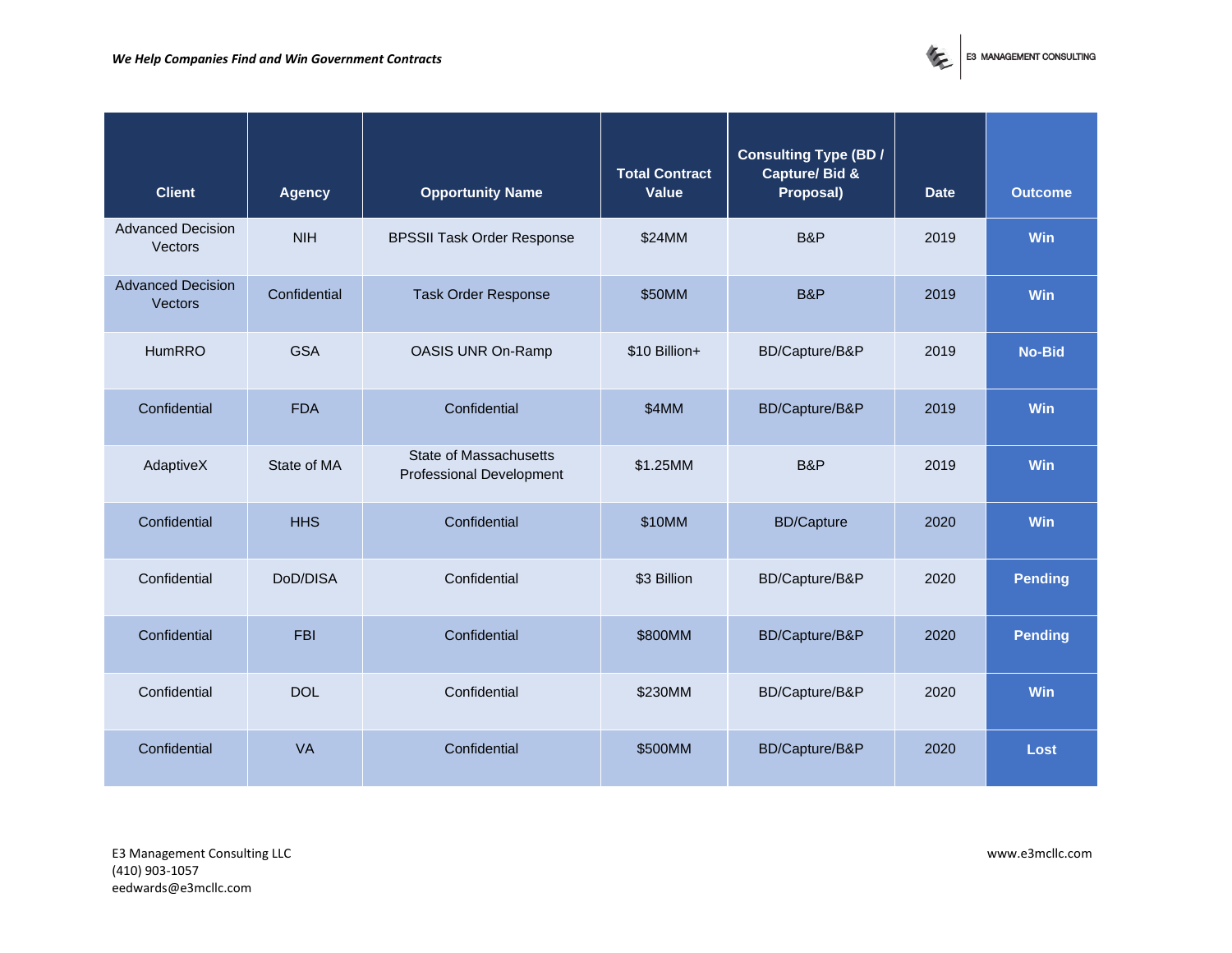

| Client               | Agency                            | <b>Opportunity Name</b>                                | <b>Total Contract</b><br>Value | Consulting Type (BD/<br>Capture/ Bid &<br>Proposal) | Date | Outcome |
|----------------------|-----------------------------------|--------------------------------------------------------|--------------------------------|-----------------------------------------------------|------|---------|
| Confidential         | <b>DoE</b>                        | Confidential                                           | \$100MM                        | B&P                                                 | 2020 | Pending |
| Confidential         | <b>OMB MTIPS</b>                  | Confidential                                           | \$75MM                         | <b>B&amp;P</b>                                      | 2020 | Pending |
| Confidential         | <b>FHFA OIG</b>                   | Confidential                                           | \$100MM                        | B&P                                                 | 2020 | Pending |
| Confidential         | Commission of<br><b>Fine Arts</b> | Confidential                                           | \$100MM                        | B&P                                                 | 2020 | Pending |
| Confidential         | <b>DREN</b>                       | Confidential                                           | \$500MM                        | BD/Capture/B&P                                      | 2020 | Pending |
| <b>INA Solutions</b> | <b>DOI</b>                        | PowerBI                                                | \$.5MM                         | B&P                                                 | 2020 | Win     |
| Confidential         | <b>DOJ</b>                        | OJP Peer Review Services BPA                           | \$40MM                         | B&P                                                 | 2020 | Pending |
| Confidential         | <b>DoEd</b>                       | <b>Grant Management Support</b><br><b>Services BPA</b> | \$50MM                         | <b>B&amp;P</b>                                      | 2020 | Pending |
| Confidential         | <b>DHS</b>                        | <b>OASIS Task Order Response</b>                       | Confidential                   | B&P                                                 | 2020 | Lost    |
| Confidential         | <b>ONR</b>                        | SeaPort NextG Task Order<br>Response                   | Confidential                   | B&P                                                 | 2020 | Pending |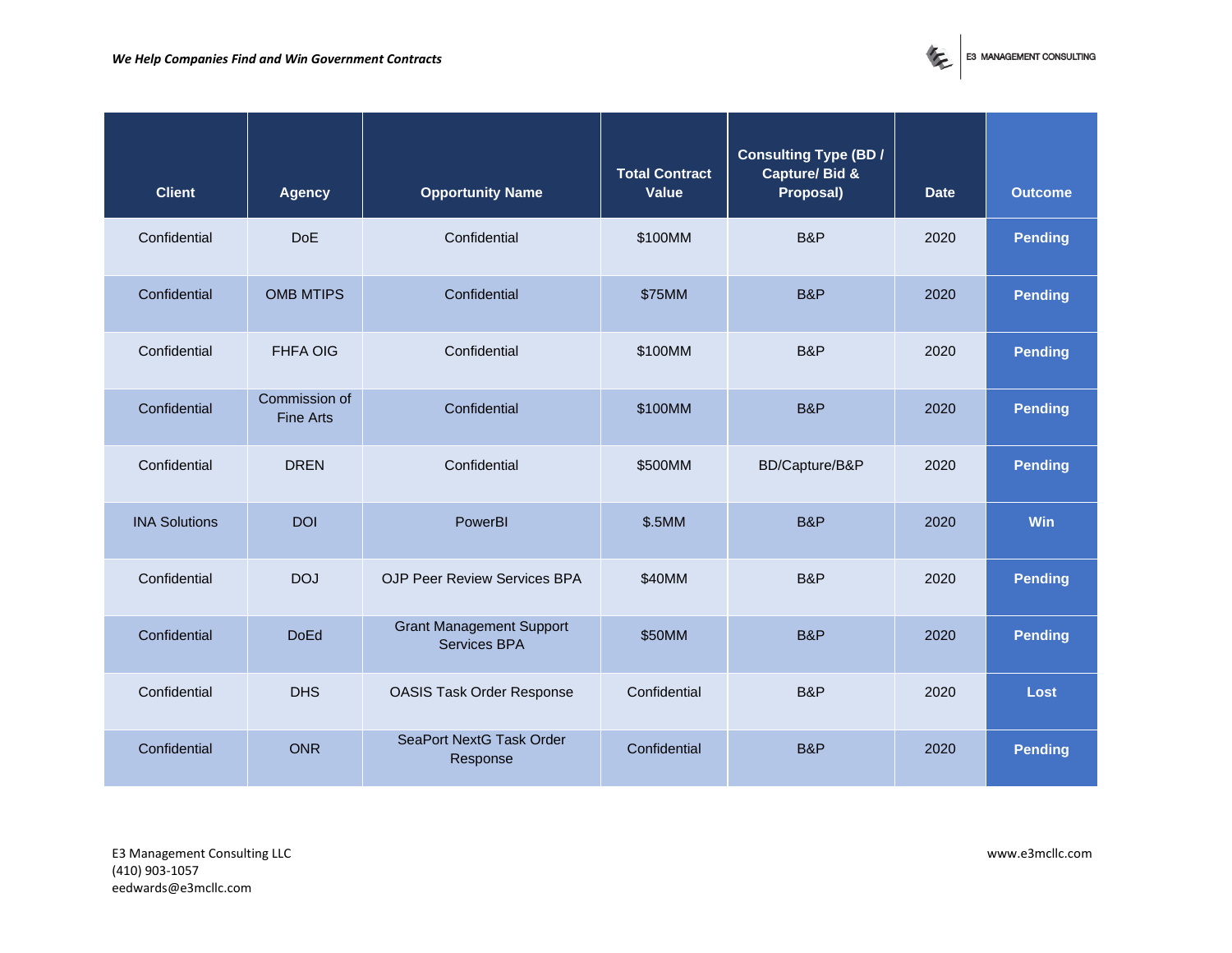

| Client       | Agency               | <b>Opportunity Name</b>                                           | <b>Total Contract</b><br>Value | Consulting Type (BD/<br>Capture/Bid &<br>Proposal) | Date | Outcome |
|--------------|----------------------|-------------------------------------------------------------------|--------------------------------|----------------------------------------------------|------|---------|
| Confidential | <b>DoD</b>           | <b>Confidential RPPs</b>                                          | \$400MM                        | <b>BD/Capture</b>                                  | 2020 | Lost    |
| Confidential | <b>USDA</b>          | Confidential                                                      | \$11MM                         | <b>BD/Capture</b>                                  | 2020 | Pending |
| Confidential | <b>DoD</b>           | Confidential                                                      | \$24MM                         | <b>BD/Capture</b>                                  | 2020 | Pending |
| Confidential | <b>DoD</b>           | Confidential                                                      | \$200MM                        | <b>BD/Capture</b>                                  | 2020 | Pending |
| Confidential | <b>DoD</b>           | Confidential                                                      | \$100MM                        | <b>BD/Capture</b>                                  | 2020 | Pending |
| Confidential | <b>USAF</b>          | Confidential                                                      | \$11M                          | <b>BD/Capture</b>                                  | 2020 | Pending |
| Confidential | <b>USARC</b>         | Confidential                                                      | \$400MM                        | <b>BD/Capture</b>                                  | 2020 | Pending |
| Confidential | State of<br>Maryland | <b>Maryland Judiciary Computer</b><br>Deployment and Installation | \$4MM                          | B&P                                                | 2020 | Pending |
| Confidential | <b>DoD</b>           | Confidential                                                      | \$250MM                        | <b>BD/Capture</b>                                  | 2021 | Pending |
| Confidential | State of<br>Maryland | Old Mill High School General<br>Construction                      | \$150MM                        | BD/Capture/B&P                                     | 2021 | Pending |

E3 Management Consulting LLC www.e3mcllc.com (410) 903-1057 eedwards@e3mcllc.com